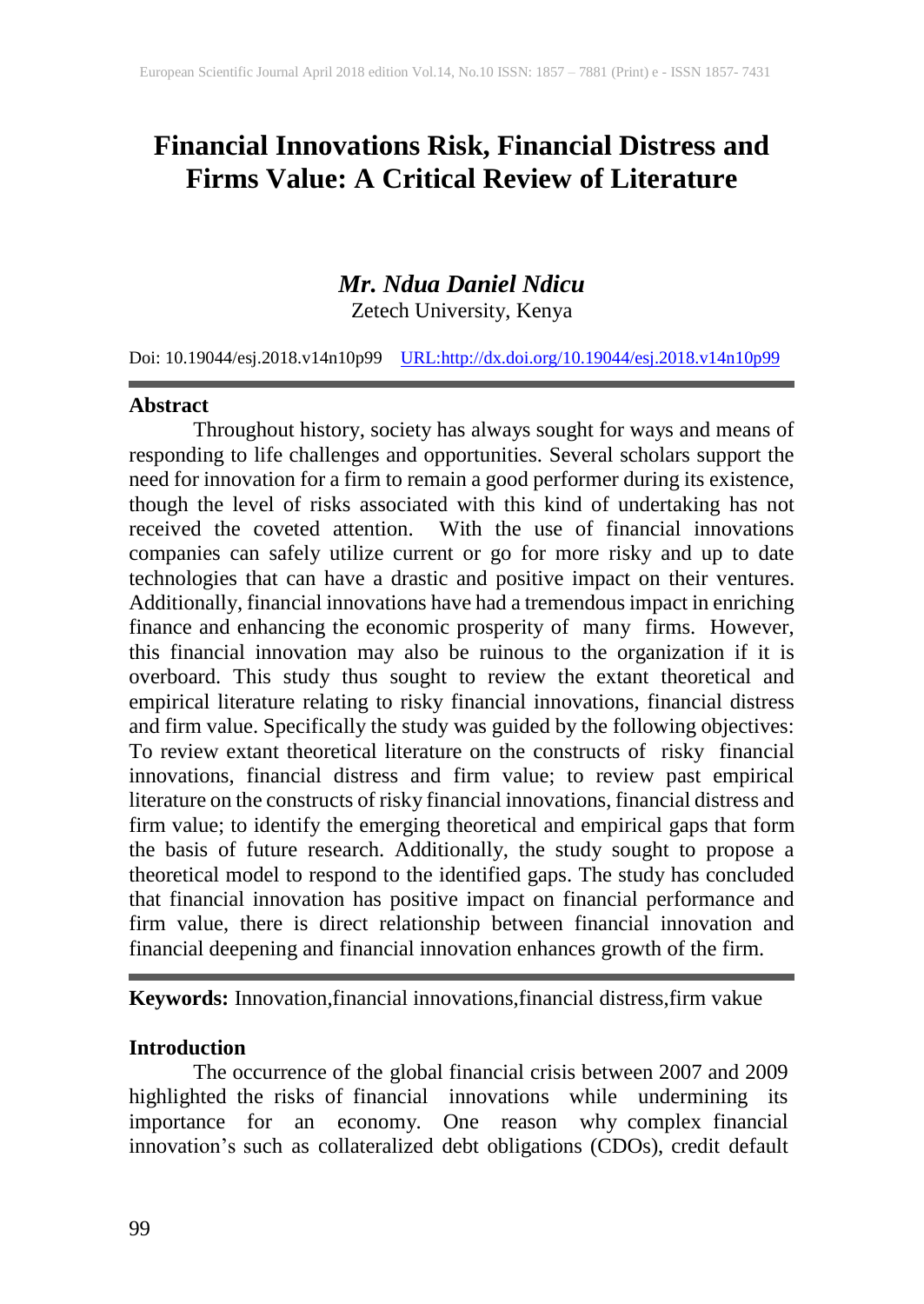swaps (CDSs) and asset securitization were developed is to help minimize the information asymmetry that are associated with credit transactions and bring about appropriate evaluation of risk. With financial innovation, firms can engage in risk ventures and reap the benefits of risk technologies that can effectively and efficiently transform their business. Additionally financial innovations have had a positive role in modernization of financial transactions and the general improvement in economic welfare (Ashby, 2010). Literature (Lisboa, Skarmeas & Lages, 2011; Chao, Lipson & Loutskina, 2012; Wanke, Barros & Faria, 2015) supports that financial innovation is of great importance to a firm's performance in the future but the risks associated with this kind of undertakings have not received the much needed attention.

Innovation according to Brownbridge (2016) is a factor inherent in human development. Since time in memorial humans have sought for ways and means of responding to life challenges and opportunities many of which have led to great scientific revolutions.in addition finance has been enriched and possibilities of economic prosperity enhanced. To expound further; financial innovations comprises of activities that seek to achieve the modernization of financial systems and finance in general. (Laeven, Levine & Michalopoulos, 2015). This idea consists of markets, institutions, practices, financial instruments and markets that new or transformed. Financial innovation may be dated back in the medieval period where organizations that were specialising in lending of money, deposits, and I Owe You (IOU, S) were established. Most of these functions were a reflection of all important functions of modern day banking. This has evolved to more recent financial innovations that include; services like ATMs, clearing houses, electronic payments, instruments of debit cards, credit cards and derivatives.

The various sources of innovations are categorized into two; technological and economic changes (Boadi, Antwi & Lartey, 2013; Tufano, 2003). The first set includes services and products that are pegged on new technologies that decrease cost of gathering and processing information and increase efficiency in financial transactions such as mobile banking, electronic foreign exchange platforms, and automated underwriting systems. Another category consists of changes in regulation and market conditions that are faced by economic agents Such as derivatives and adjustable rate mortgages. Hence, strengthening prudential regulations that will be geared towards discouraging excessive risk can greatly benefit financial institutions.

Although there is evidence that financial innovations may improve firm performance, financial institutions may engage in innovations that may be undoing to the firm's future performance and ultimately its value (Frame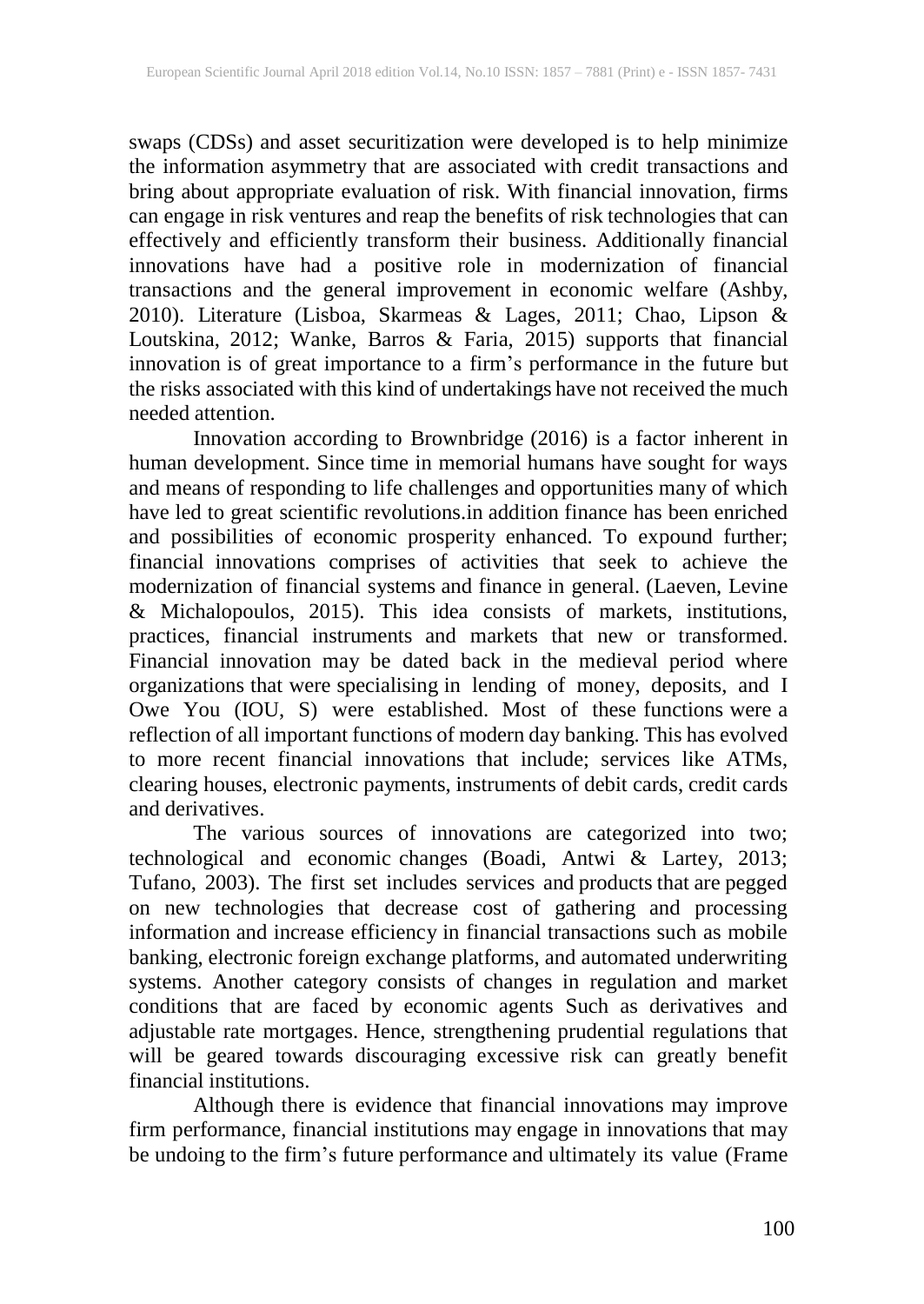& White, 2014). Chao, Lipson and Loutskina (2012) studied the relationship between financial distress and risky innovation, their findings' showed that highly levered firms and those that had low book to market ratio, less cash, or poor past performance undertook risky innovation. They also found as firms move towards distress they tend to increase the more risky innovations by shifting their research activities towards such risky endeavours. This means that financial institutions including banks and financial institutions when faced by potential financial distress and bankruptcy are likely to respond by becoming more liberal by engaging in research and development to develop new systems and products so as to survive. This pursuit may lead financial institutions to engaging in innovative activities that are risky.

The conventional banking structure as noted by Calomiris (2016) is inherently unstable and significantly leads to its failure. Subbarao (2013) observes that microfinance institutions being a deposit taking institutions are likely to have fixed liabilities, at any given point in time, as fixed interest is promised on all deposits. On the other hand the assets of these institutions are in the form of loans earning variable interest which is subject to credit risk. Turner (2014) observes that this also leads to interest rate risk. In addition, the demand deposits by their nature are of short maturity while its loans take longer. There will therefore be a risk and maturity mismatch. Thus, the nature of liabilities and assets make the banking sector to be prone to failure in times of any shock or decreased confidence by the depositors (Henderson, Lang & Jackson, 2015).

On their part, Chakravarty, Fonseca and Kaplan (2015) in their submission concluded that bank failures arise from disequilibrium's between the bank and its depositor's. Inefficiencies are brought about by the lack of coordination among the depositors hence bringing about a decline in confidence on the operations of the banking sector. However, an in-depth look into literature blames macroeconomic factors and approach and deals with the issue from an aggregate level of generalized failure. (Mare,2015). One part of this literature explains the failures in the macroeconomic imbalances. A second generation of macro models to explain financial failures suggests the central role of expectations and coordination failure among creditors, so the failure can occur independent of soundness of economic fundamentals (Kaufman, 2015). It is evident that failure of financial institutions may be caused by financial distress. The study also notes that financial innovation may lead to financial distress and in equal measure; financial distress may also necessitate financial innovation. Additionally, the study has noted that risky financial innovation and financial distress independently influence the value of the firm. However, researchers have shied away from the fact that both financial distress and risky financial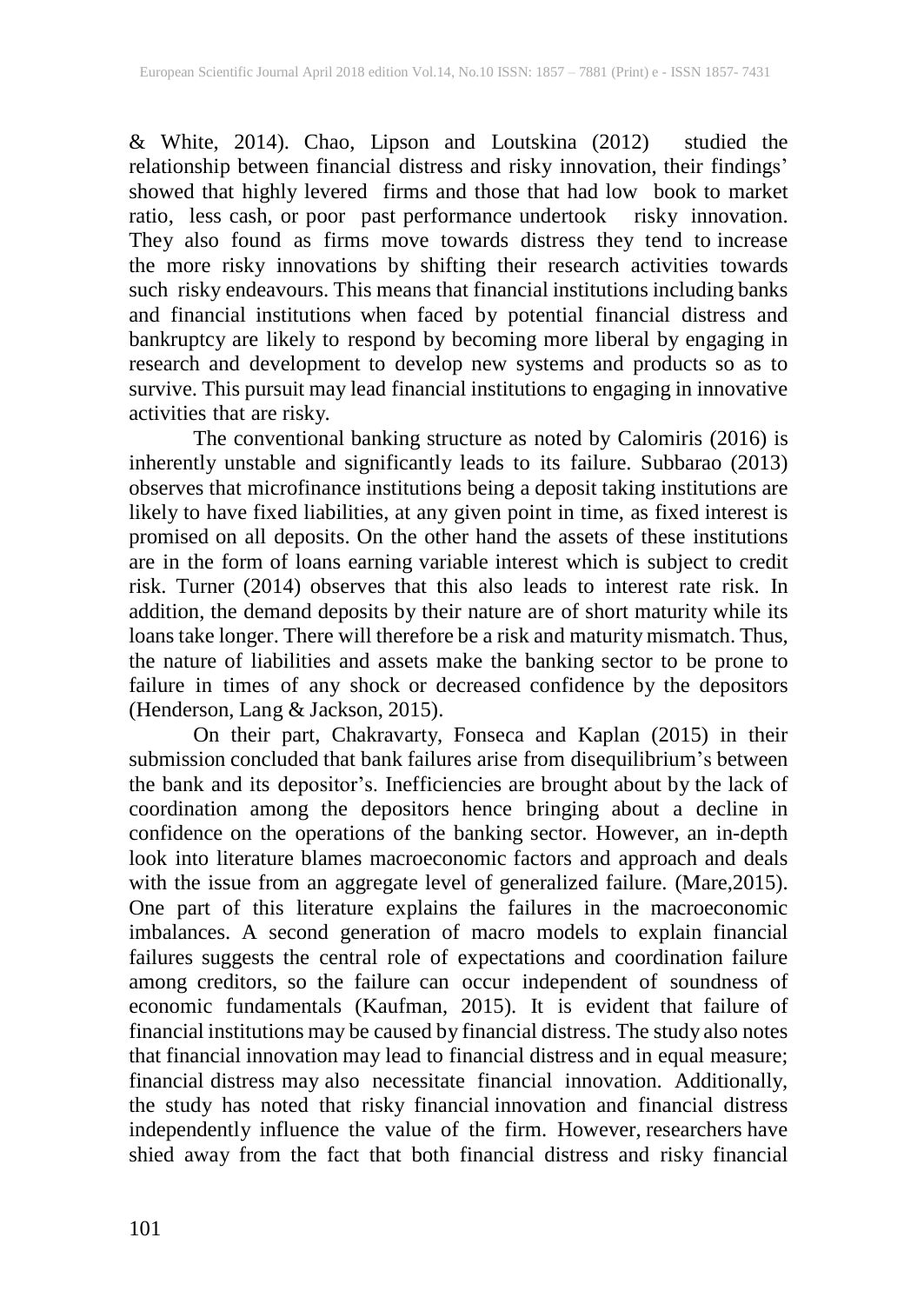innovation may influence the value of the firm simultaneously. Therefore, this study will seek to find out whether there is any relationship that exists between risky financial innovation, financial distress and firm value.

Financial Innovations (FI) have had numerous gains in the financial market. However, its contribution to the financial distress deserves careful evaluation. Numerous researchers have analysed the causes of financial distress (Altman, 2000; Hotchkiss, Strömberg, & Smith, 2014;

Geng, Bose & Chen, 2015; Zhang, Xie, Lu & Zhang, 2015; Al‐Hadi,

Chatterjee, Yaftian, Tayl or & Monzur, 2017). They found out a number of reasons including major investors' panics, shocks to money supply, debt financing, bank customers' panics as well as the interconnectedness and with complexity of financial institutions. The updated literature however argues that a financial system that is competitive and the non-patentability of financial innovation can cause a financial distress. Tufano (2003) defined financial innovations to comprise the creating of instruments, both product and process, by inventing or diffusing services, products, or ideas. Furthermore, he emphasized the importance of developing measures for financial innovations and gives the factors behind financial innovations, namely, managing risk, pooling of funds, regulation and incompleteness of markets. Dynamic modernization takes place as people seek to satisfy new needs, reduce cost of transaction, solve agency conflict, exploit profitable opportunities and administer risks.

From the above perspectives, it therefore follows with financial innovations the general material well-being is bound to increase. In particular, an innovation plays a great role in attainment of business objectives while increasing the chances of enjoying the economies of scale (Frame & White, 2014). Through increase of products on offer and the facilitation of financial intermediation, innovations promote a saving culture among depositors and divert these resources to beneficial projects. It also makes credit to be more accessible, make risk to be well allocated, and help match the supply risk against the demand for refinance obligations for investors willing to bear it (Geng, Bose & Chen, 2015). Additionally, innovations may encourage improvements especially when new projects that are able to attract funding are born out of the requirements for information technology as in the case of venture capital (Sánchez, 2010).

Although banking institutions have several benefits, the leaping of these benefits has been hampered due to fact that financial institutions have faced many challenges. A big number of banks have failed due to; Poor loan quality, non-performing loans, and information asymmetry and particularly problems of adverse selection and moral hazard (Chao, Lipson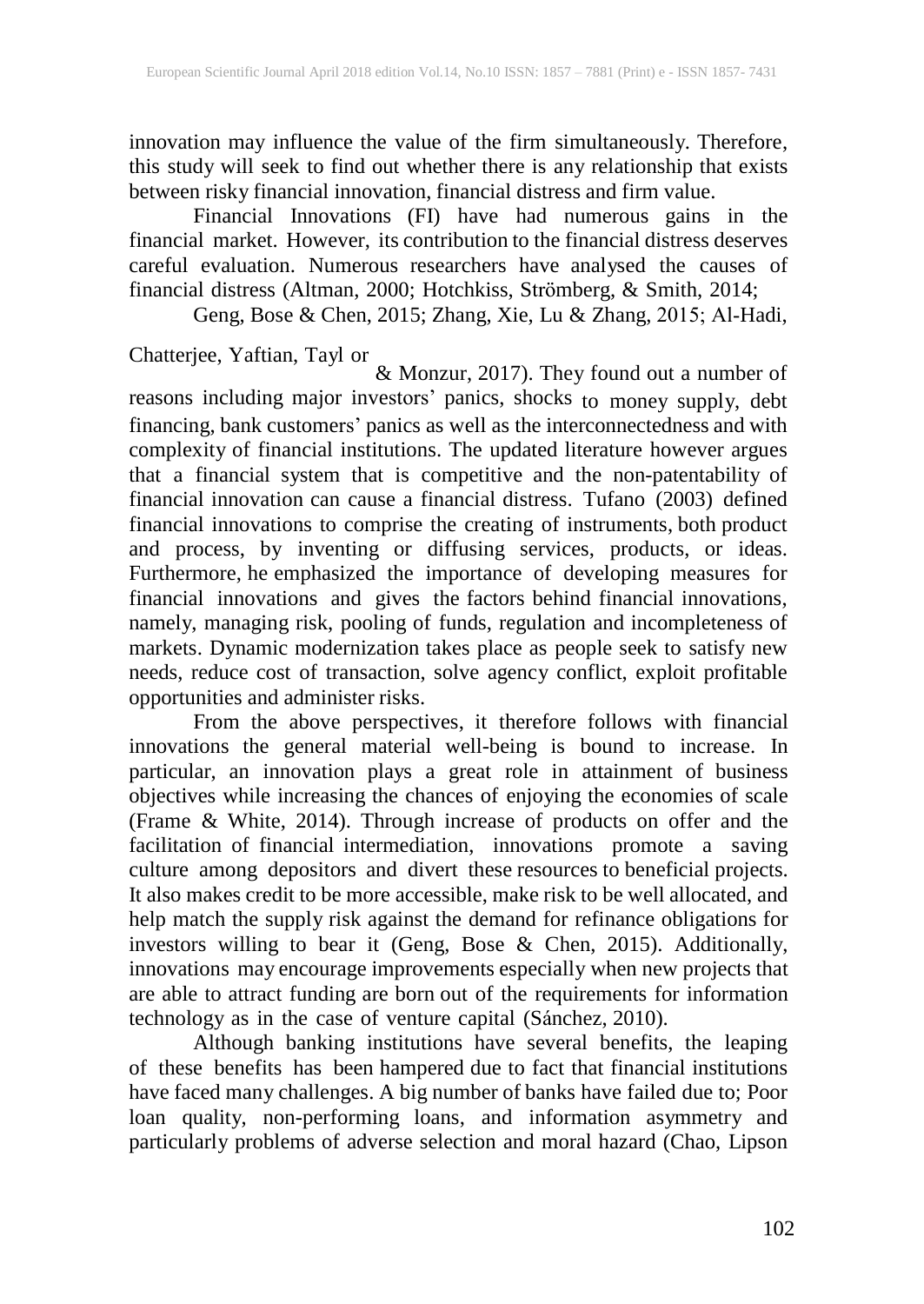& Loutskina, 2012). Other reasons fronted by scholars include, heavy borrowing by directors and financial distress. All the challenges facing these financial institutions point toward financial distress (Spokeviciute, 2016). As noted by Wanke, Barros and Faria (2015), financial distress is key challenge to firms big or small. According to Betz, Oprică, Peltonen and Sarlin (2014), firms are said to face financial distress when they are faced with insolvency. Insolvency means a situation where firm is not able to meet its short-term maturing obligations or the liabilities are more than the assets. A situation where operating cash flows are not enough to satisfy short term maturing obligations and the firm is under obligation to take remedial action. Jensen and Meckling (1976) in their earlier work found out that common shareholders are inclined to take more risky investments since they are the residual claimants and thereby appropriate value from debt holders. They thus conclude that financially distressed firms are more likely to engage in risky behaviour.

Distress in the financial sector has been explained as a situation where a large percentage of financial institutions have more liabilities than assets; this might lead to runs and portfolio shifts, and subsequent downfall of the financial system (Spokeviciute, 2016). Financial sector Distress is an indicator of an unnatural situation and enormous pain in the operational activities of banks occasioned by a mixture of highly volatile factors among which are lack of continuity and unpredictable policies, management incompetence, undercapitalization, unhealthy asset portfolios caused by poor administration, fraud and forgeries. Additionally, poor loans and advances to management, interference by board members and poor internal control are other precursors to financial distress (Aburime, 2009).

Business organizations exist in the market to make worth for their stockholders. Creation of value can be described as the upsurge in the monetary worth of stockholders, as measured by proportion of marketplace worth of stocks to the net asset value of stocks, produced by the presentation of a company (Oladele, 2013). Creation of value takes place if the company produces more affluence for their bondholders that it could have not been easy to produce for themselves. To create worth, as a result, the organization needs to distinguish how to recognize, choose, as well as divide the marketplaces in which to contest; describe the kind of worth to be suggested on the market; as well as create and circulate such value (Pandey & Saluja, 2014).

The valuation process aims at determining the current value of the projected cash flows to equity holders and converting this present value into one number that corresponds to the fundamental- intrinsic firm value (Chakravarty, Fonseca & Kaplan, 2015).Similarly, Damodoran (2009) describes the value of the firm as the discounted cash inflows both from the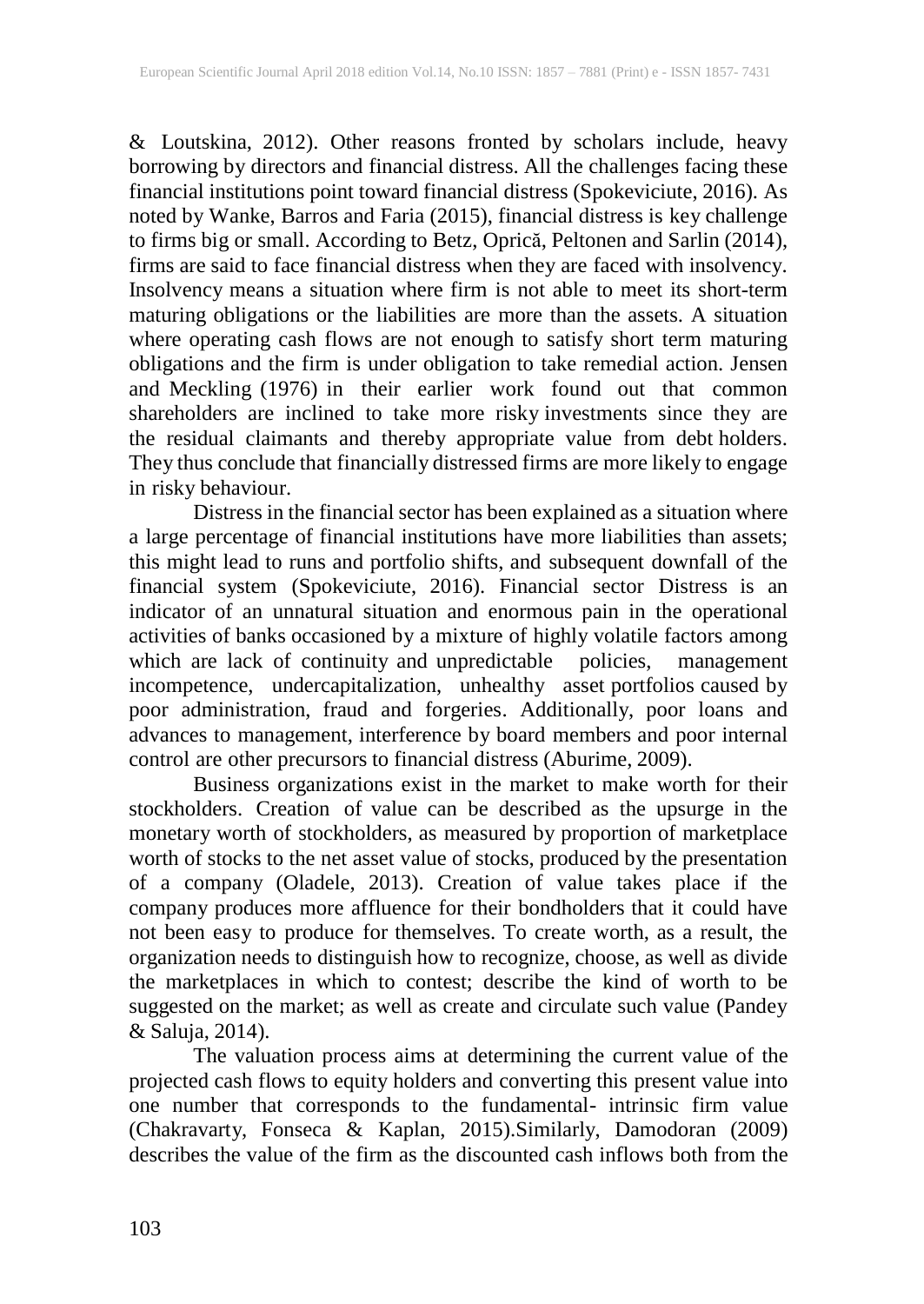assets in place and the likely growth in future, discounted at the cost of capital. He concludes that a firm's value can be increased by increasing the payoffs generated by the current investments, increasing the length of the high-growth period, increasing the expected growth rate in earnings or cash flows, or reducing the cost of capital.

A corporation ownership is vested in its shareholders and the shareholding'is the portion of total assets that belong to the them. The market value of each share is the price required to purchase a share in the company from the securities exchange; the share price multiplied by outstanding shares gives the market value of equity (Parkinson & Waweru, 2010).Market value of a share is the highest price that the share will sell in a competitive market, assuming that the market participants have access to all information and act independently. This value may be established through the capital markets (Jo & Harjoto, 2011). Since investors are assumed to be informed and can use valuation models to determine the true value of a share based on the available information, it is thus expected that market values may be derived from the company's expected long-term performance, growth opportunities, expected earnings growth and return on investment.

Widyastuti (2016) is of the view that a firm's value is the total values of all its monetary securities. The money streams received by the required claims should add up to the entire cash flow that assets produce. In a diverse situation where the company's profits vary, the problem of exploiting becomes rather complex (Ammann, Oesch & Schmid, 2011). Value can be predicated on the dividends streams that the stockholder will receive during the firm's life, discounted to their present value. In addition, firm's value can be measured through different means such as net sales, paid-up-capital, total assets, capital employed and so on (Sharma, 2011). Firm's value is expected to reflect the value of tangible and intangible assets. The common tool which is usually used in measuring the firm's value is Tobin's Q. Tobin Q is usually a percentage of a firms market value of to its assets replacement cost (Taslim, 2017). Under Q proposition, a firm is said to create more value if investment returns are greater than investment cost.

### **Research Problem**

Financial institution failures are particularly harmful for the economy and detrimental for the health of financial sector. The real cost of a bank failure is the deadweight loss and the consequent diversion in macroeconomic policy forced by the failure (Chao, Lipson & Loutskina, 2012). Business organizations in an attempt to maximize the wealth of shareholders remain profitable and solvent always engage in research and development. In addition, the cutthroat competition in the banking sector forces financial institutions to develop unique products to remain afloat.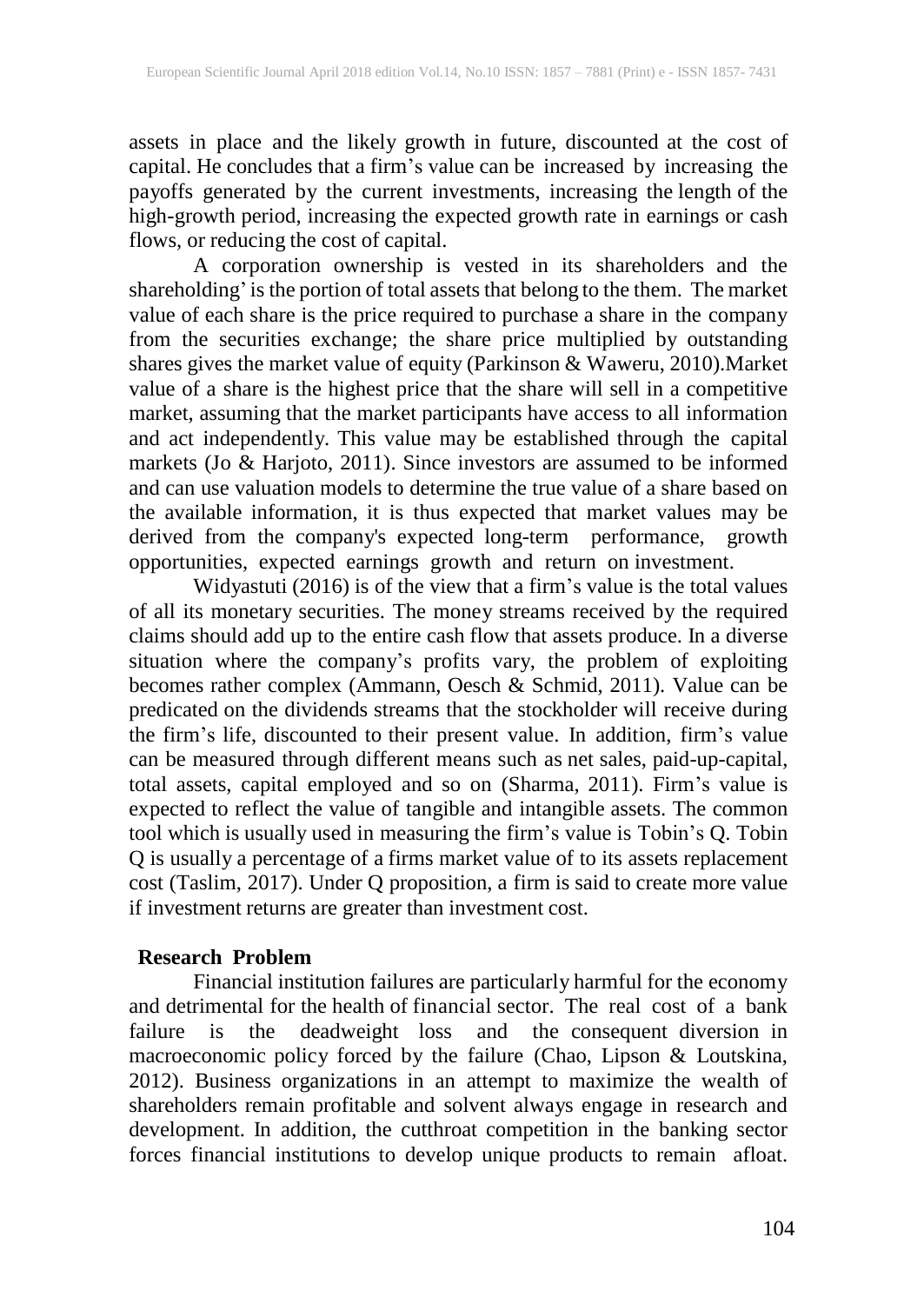This competition is more intensified between mainstream banks and other financial institutions considering that major banks have immense resources (Puma, 2011). This is catalysed by the fact that major banks, which are majority multinational, use their financial capability to edge out upcoming financial institutions (FIs). In return, financial institutions become more liberal; they lend huge amounts of money at low interest rates (Taslim, 2017). To achieve this, the MFIs borrow heavily from other commercial banks and the central bank. This in turn exposes them to credit risk, liquidity risk and default risk. Faced with the risk of bankruptcy, the MFIs engage in research and development to exploit and refine existing technologies but in the process end up engaging in a more risky search for innovative technologies that can intensely and certainly change their business.

Value of the firm as a construct has received enormous treatment in the last few centuries. Early efforts in understanding value of the firm were on articulating the value construct through conceptual reasoning. Alfred Marshall's theory of value in the 1920s is probably the earliest attempt to conceptualise the value of an undertaking (Frisch, 1950). However, this concept had its definite shortcomings. For instance, the model ignored the fact that any optimization procedure through combination of factors essentially depends on pricing system. Building on these early works, numerous studies have additionally explored the associations between firm value and other broader characteristics such as financial innovation, firm efficiency and financial distress (Norden, Buston & Wagner, 2014). These later studies have used both theoretical thinking and empirical data to find the relationships between major constructs of the firm performance, financial distress and financial innovation. However, due to the intrinsic restrictions of the approaches used, including the adoption of largely deductive or positivist approaches to research, and the level of investigative generalization employed, most of these empirical studies have only been able to examine these relationships at an aggregate level (Widyastuti, 2016).

Although a unlimited deal of attention has been dedicated on how financial and governance features affect the general size and efficacy of innovation activity (Lisboa, Skarmeas & Lages,2011; Sivakumar, Roy, Zhu & Hanvanich, 2011; Frame & White, 2014; Norden, Buston & Wagner, 2014; Laeven, Levine & Michalopoulos, 2015), less consideration has been given to the causes of the balance between financial innovation and financial distress and how the two affect the value of the firm. Further, there is very limited works on the degree to which companies chase more unsafe innovation. By means of existing literature that captures the degree to which financial innovations influences other constructs in the firm, this paper seek to establish whether firms facing financial distress swing the balance of their innovation toward more certain or more severe substitutes and the influence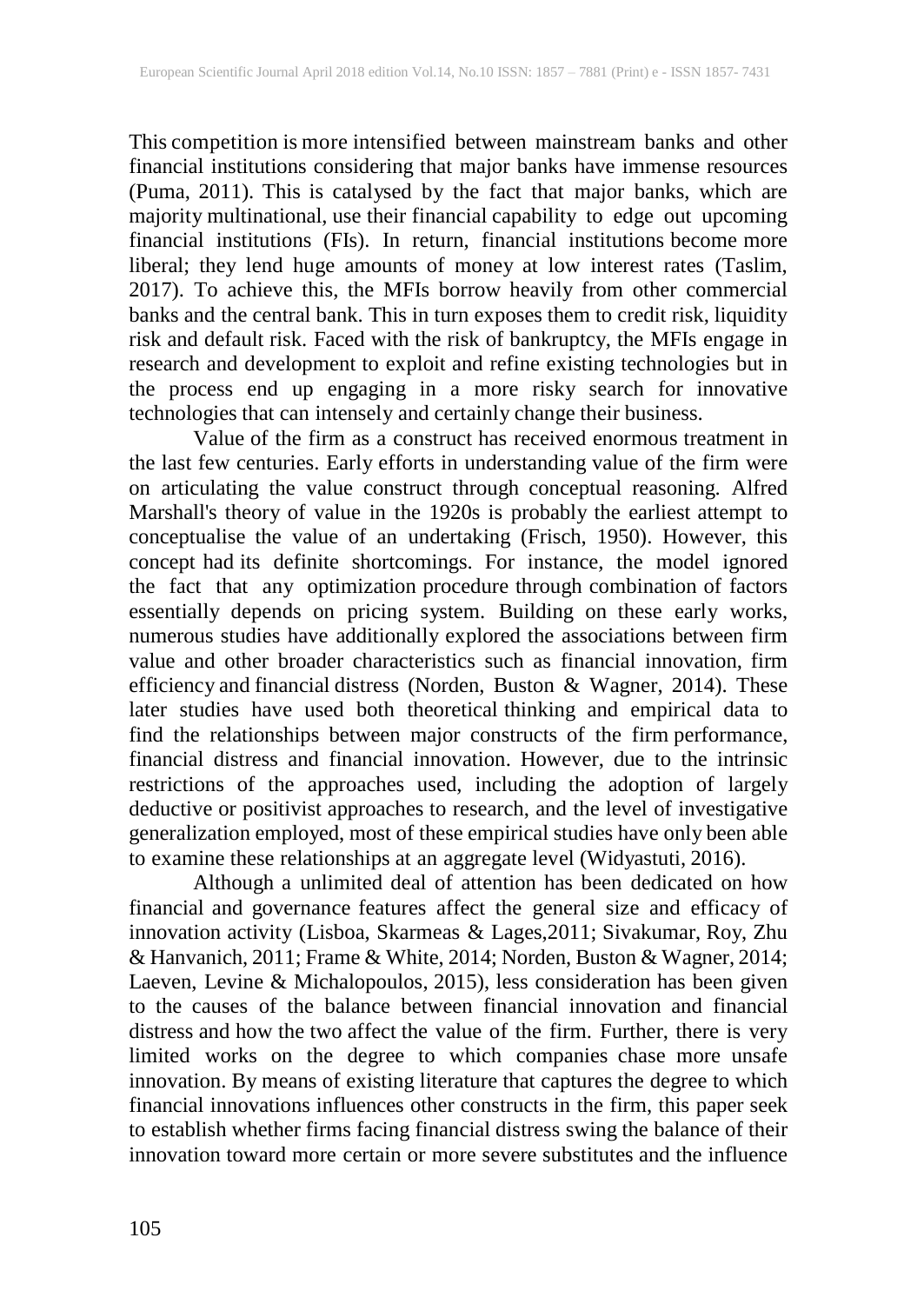it has on the firm value.

# **Empirical review Introduction**

In order to respond to the study objectives, the paper presents a summary of the conceptual literature on the constructs of financial innovation, financial distress and firm value. This will enable the researcher to come-up with a theoretical model.

# **Risky Financial Innovations and Firm Value**

Several empirical attempts have been made to establish the relationship between financial innovation and other constructs. For instance, Lerner (2002) studied financial patents dating from 1971 to 2000.He looked at the effects of street decisions made by the state on degree observable innovations in the market. The study applied classification of Delphion IP Network and the US Patent and Trademark Office to identify 445 financial patents. The study established that there was a surge in patenting by large companies implying that patenting could be used as a proxy for financial innovation. Similarly, Lerner and Tufano (2011) established certain variances between financial innovations and inventions in manufacturing, remarkably stressing differences in changing aspects and agency structures. They pointed the challenges of evaluating financial innovations in the rarity of research and development spending, rarity of financial copyrights and the lack of transparency among private firms in their innovations.

In addition, Lerner (2006) did an investigation on the origin of financial innovations and developed measures of financial innovations basing his arguments on the news in the wall street journal for the period between 1990 -2002, which he links to more statistics emanating from the Security exchange commission, journals in finance Compustat. In His regressions he showed that less profitable companies are more inventive with an added agglomeration outcome. Boz and Mendoza (2010) did an examination on the interaction of financial innovations, learning and security constraints in a stochastic equilibrium model of domestic debt and land fees. They used an experimental system with swapping between high- and lowgeared regimes according to Bayesian learning .They established that innovations in financial markets lead to boom-bust cycles. There exist differences to innovations in product markets. In general, customers of financial facilities face opacity about the selection of financial representatives and their value delivered in financial facilities. In addition, study about financial innovation has not yet produced any structural model with which to estimate both supply and demand of financial innovations.

Lerner (2010) did a study on litigation of patents on financial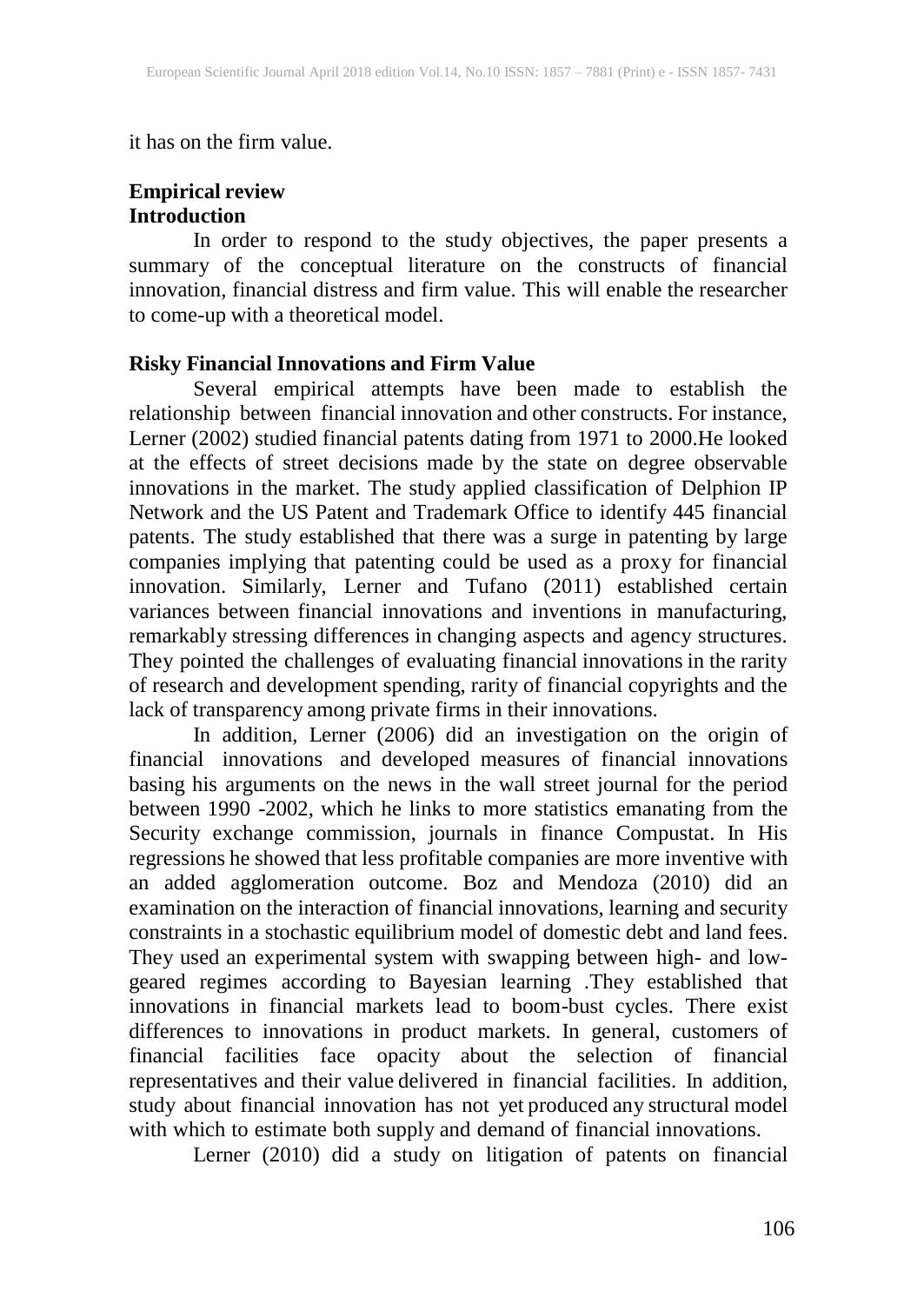innovations. An analysis of financial patents awards for the period 1976 to 2003 was done. Negative binomial and Poisson regressions discovered that patents on Financial inventions are contested more often than ordinary patents, contested patents were customarily from small companies and had extra claims and citations than other financial patents. Henderson and Pearson (2011) revealed that shareholders can be subjugated by innovative financial merchandises. Their event study showed that innovators supplied their inventions with a risk premium to unacquainted investors since the nature of innovativeness increases the complexity and ambiguity. Consequently, issuers abuse investors' due to their lack of knowledge and information about the operations of financial market. The authors blame investor's excess demand on framing, risk aversion and overconfidence in the financial markets.

Kuehnhausen (2014) evaluated the impact of innovative activity of financial agents on their fragility in a competitive framework. Building on the existing and vast array of the interconnection of financial innovations, financial distress of firms and financial crises provided by theoretical arguments; the study empirically assessed the causal link between a financial agents' innovativeness and stability. Using a unique data set on financial innovations in the USA between 1990 to 2002, the scholarship revealed that a greater degree of innovation negatively and positively affects firm stability after controlling for the primary firm characteristics. The results are robust compared to different modifications of innovation measures and against different fragility constraints signifying productivity, activity risk and risk of liquidation.

Norden, Buston and Wagner (2014) studied financial invention and bank behaviour as demonstrated from credit markets. This paper explored whether, and through which network, the active use of credit derivatives changes bank behaviour in the credit market, and how this channel was affected by 2007–2009 crisis. The study findings indicated that banks with superior gross positions in credit derivatives charge considerably lower corporate loan spreads, while banks׳ net positions are not consistently related during the crisis period. Additionally, banks with larger gross positions in credit derivatives cut their lending by less than other banks during the crisis and have consistently lower loan charge-offs. Thus, the study proposed that there are important risk management benefits from financial inventions that continue under adversative environments.

Makur (2014) evaluated the effect of financial invention on commercial bank's financial performance as the key players in the banking segment in South Sudan over a period of 5 years. The study used a casual approach and studied 16 commercial Banks registered with the central bank of South Sudan for January 2009- December 2013. The findings indicated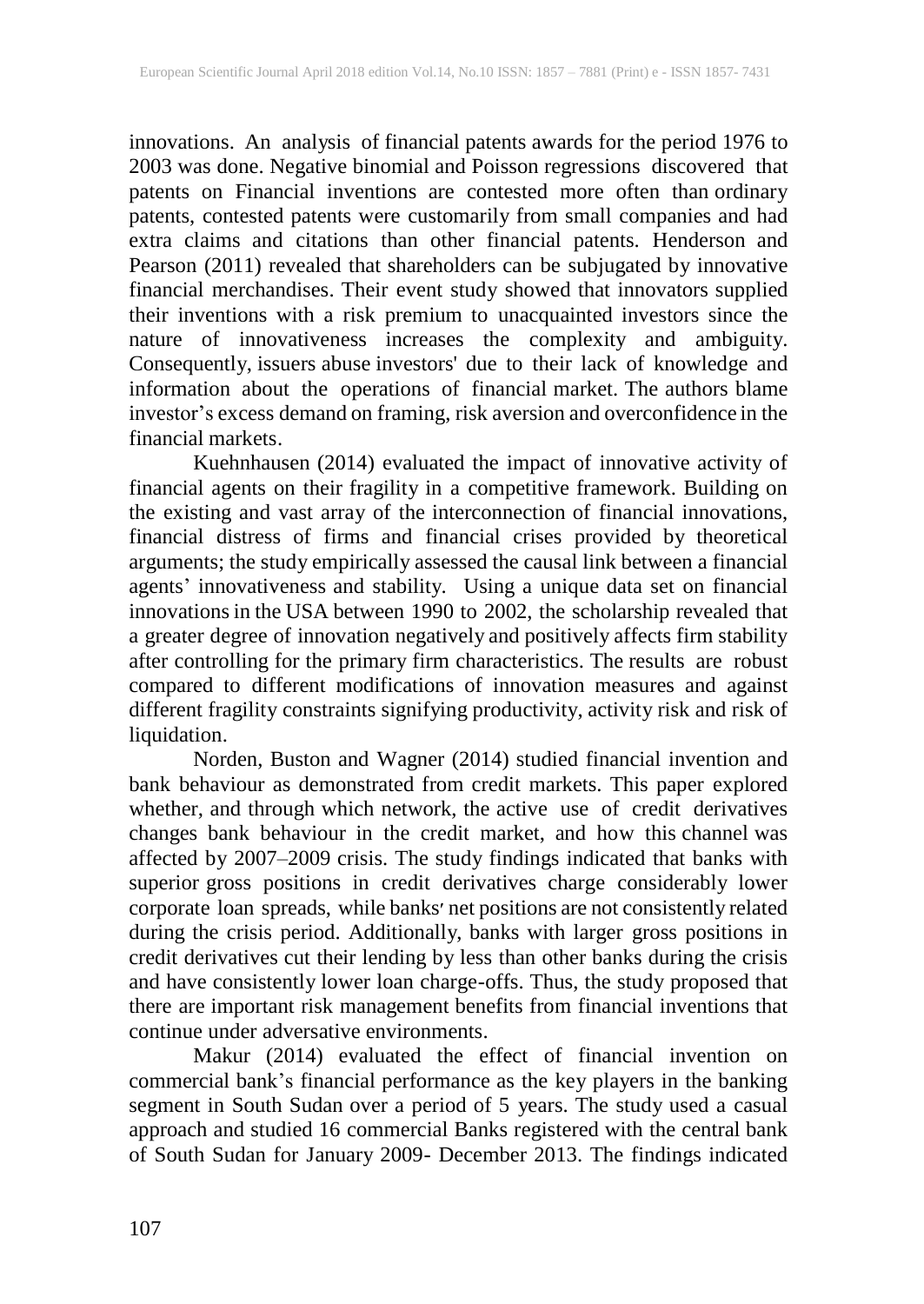that return on asset (ROA) recorded a mean of 3.2534 with standard deviation of 1.2548. The average number of daily transactions using ATM for the commercial banks during the study period was 156,547 with standard deviation of 20,51. It was clear that adoption of financial innovation resulted in robust financial outcomes of commercial banks in South Sudan.

Locally, Gitau (2011) tried to determine the association between financial innovations and financial performance of commercial banks in financial innovations and financial performance of commercial banks in Kenya. He used a Quasi-experimental research design. The collected data was edited for accuracy, consistency, uniformity, and completeness and organized to permit coding and tabulation before final analysis. Qualitative and quantitative analysis techniques were used. Qualitative data was analysed by categorizing and grouping thematic contents through content analysis to address the research questions. Quantitative data was analysed through descriptive statistics such as frequency counts, mode, and median and mean where applicable. Multiple linear regressions were used to analyse the data. The study concluded that commercial banks had adopted process, product and institutional innovation. It was clear that adoption of financial innovation resulted in strong financial results of commercial banks.

Mugo (2012) wanted to investigate the impact of financial invention on the progress of Micro Finance Institutions in Kenya. A survey was carried out targeting all the thirty four registered MFIs in Kenya. After data collection, the research data was analysed in a correlation design. The research results revealed that most Micro Finance Institutions (MFIs) have innovated new services like m-banking, SME loans, emergency loans, business accounts, financial trainings and partnerships. Other institutions networked their offices, opened new branches and innovated new merchandises in a bid to grow their businesses. The research established that financial innovation is key to an cumulative development of a company in various dimensions like market share, profitability, loan sales and number of products.

Kenyoru (2013) evaluated the effect of financial innovations on financial deepening in Kenya. The study used secondary data on use of financial services. The data collected was analysed using regression method. The study concluded that financial innovation has an insignificant positive impact on financial deepening. Both mobile money innovations and mobile banking have insignificant effects on financial deepening in Kenya. This means that the rise in mobile money transactions as well as in m-banking in Kenya do not significantly influence financial deepening.

Njuguna (2015) conducted a study on the impact of provision of financial services by financial institutions in Kilifi, Kenya. A descriptive survey research design was adopted. The study outcomes showed that there was a positive correlation between the deposits mobilised and the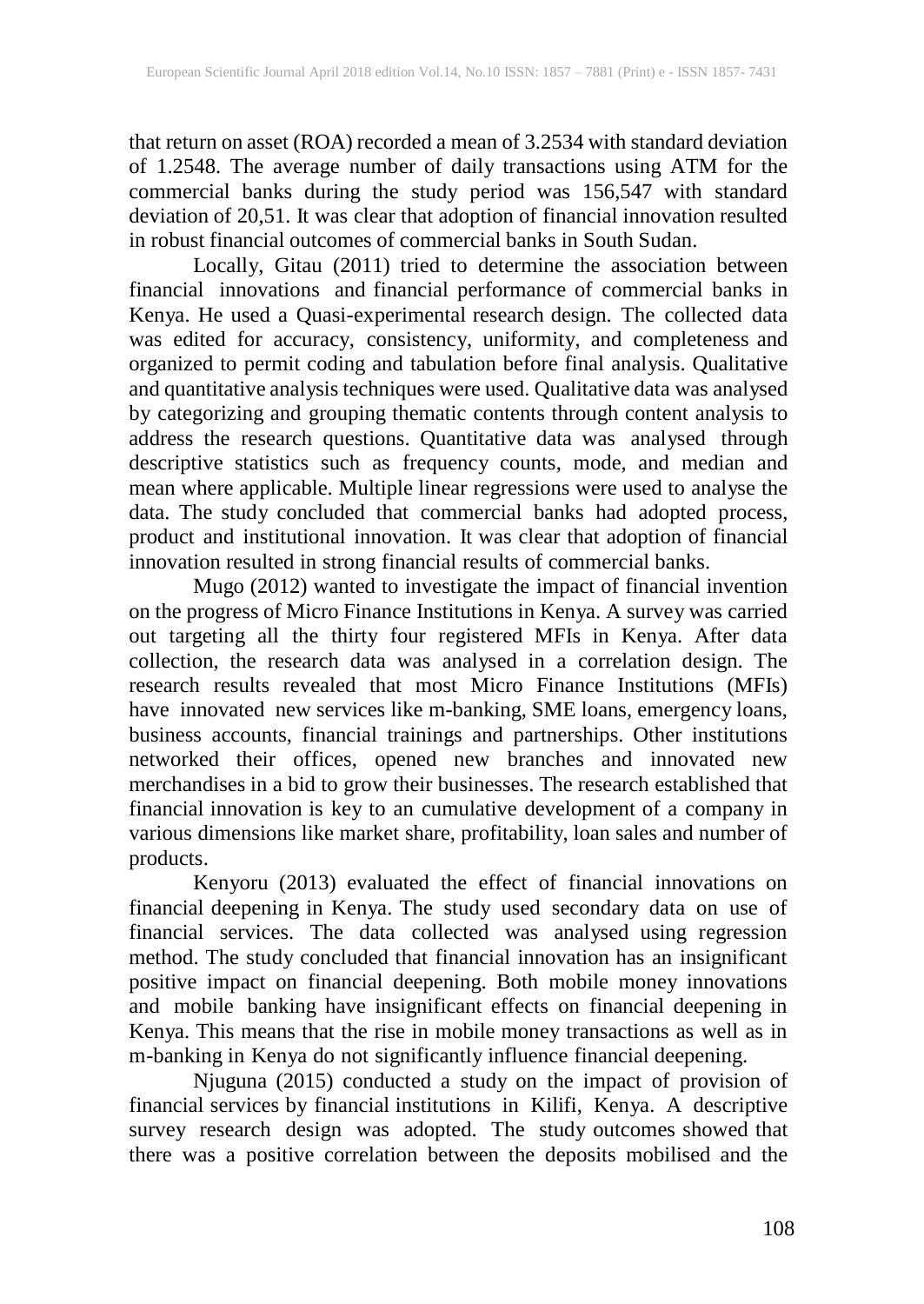financial inclusion. It was also found out that there was a need by the financial institutions to ensure that clients' deposits were kept safely in order to enhance trust from the customers. Finally, the study concluded that financial inclusion was enhanced by microfinance institutions.

Muteke (2015) studied the relationship between financial innovation and financial performance among savings and credit co-operative societies in Mombasa county Kenya. The study aimed at establishing whether institutional innovation, process innovation and product innovation influence the financial performance of SACCOs. The study used a descriptive research design. This study aimed at collecting and analysing data on the influence of financial innovation variables on the financial performance of SACCOs. The population of the study was 165 SACCOs based in Mombasa County. The study used a random sample of 36 SACCOs. Data was collected from both primary and secondary sources. The primary data was collected using a semi-structured questionnaire while secondary data was collected from the SACCOs annual reports. The results indicated that there was a positive relationship between financial innovation and financial performance of the SACCOs in the County.

Based on the reviewed literature it is evident that financial innovation influences financial performance positively or negatively. Since financial performance and firm value are related, the study makes the following proposition;

*Proposition 1- Risky financial innovations undertaken will be directly associated with firm value.*

*Proposition 2- Risky financial innovations undertaken by the company may lead the firm into financial distress.*

*Proposition 3- A firm faced by financial distress may undertake Risky financial innovations to save the situation.*

# **Financial Distress and Firm Value**

Financial distress, bankruptcies and indeed forecast of corporate insolvencies has been extensively studied in the overall field of finance. There is immense literature on causes of bankruptcies and its effect on other constructs. However, majority of the studies have been conducted among banks. Further few studies have attempted to link financial distress and financial innovation and firm value.

Chao, Lipson and Loutskina (2012) conducted a study on financial distress and risky innovation. Their study sought to inspect the riskiness of innovation using a huge data set of patent holdings and a measure of riskiness centred on the degree to which new patents differ from a company's existing patent base. The researchers used data on patents between 1980 - 2002, which included 22,136 firm observations covering a wide variety of public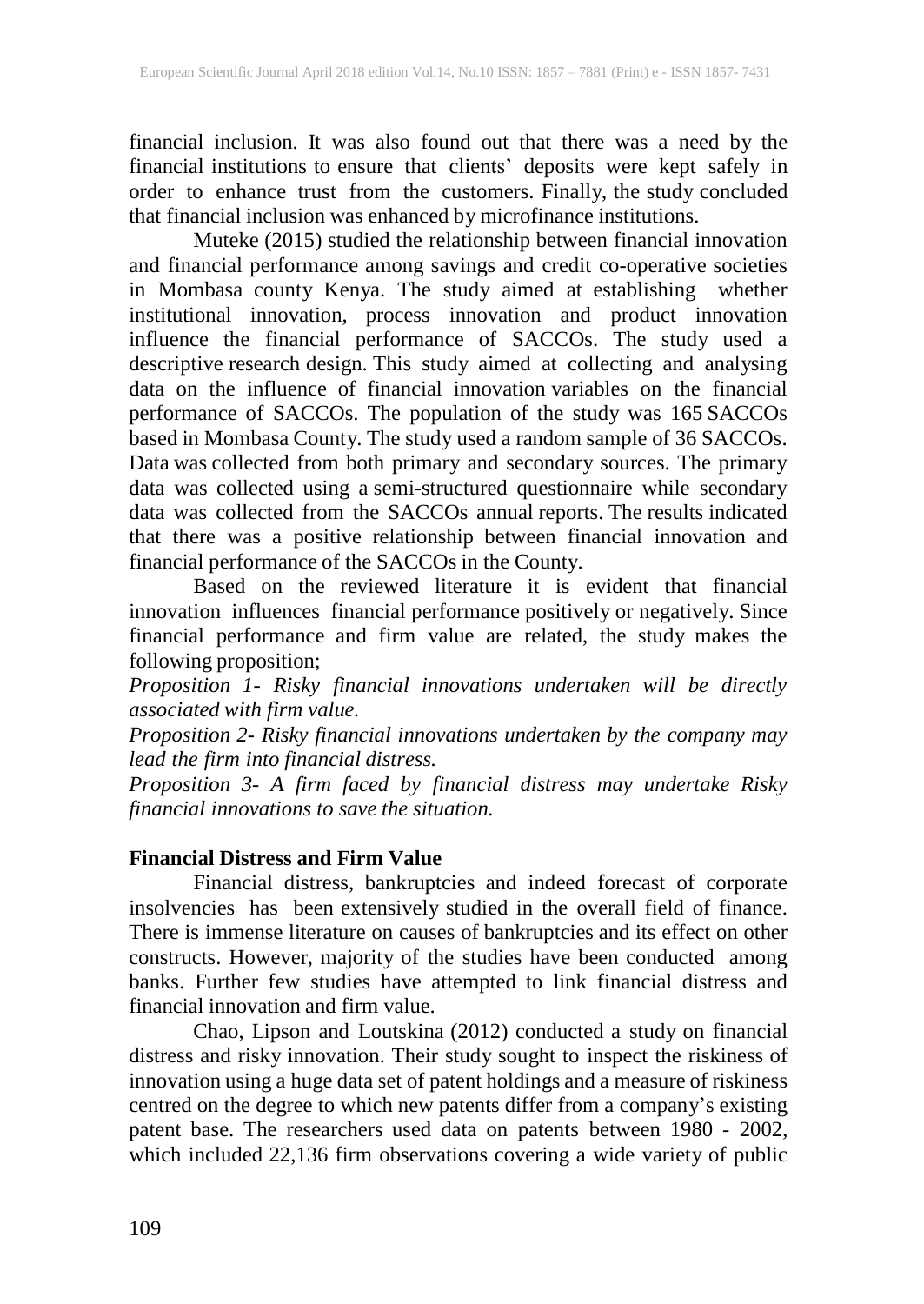companies and businesses in the United States (US). The study established that measures of financial distress, the amount of debt financing, the level of cash holdings, lower productivity, and lesser Tobin's Q, are positively connected with great distance amongst new patents and the existing patent base of a company.

Okay (2015) investigated corporate failures in non-financial Turkish firms from 2000 to 2015. The study compared the precisions of diverse prediction models such as multivariate linear discriminant,,probit, decision tree, quadratic discriminant, , neural networks, logit and support vector machine models. This study confirms that accounting variables are powerful predictors of corporate failures one to two years before the bankruptcy. The outcomes indicate that three financial ratios: working capital to total assets, net income to total assets, net income to total liabilities are important in forecasting corporate failures in non-financial Turkish firms.

Ma'aji (2014) conducted a study on financial distress among SMES in Malaysia. The study developed distress prediction models combining financial, non-financial and governance, variables and analyse the influence of major corporate governance characteristics, including ownership and board structures, on the likelihood of financial distress. The two extensively documented approaches, MDA and logit methods were used. The study sample consisted of 172 companies with 50 percent non-failed cases and 50 percent failed cases for the period between 2000 to 2012. The results show evidence that the models serve as efficient early warning signals and can thus is beneficial for monitoring and evaluation. Controlling shareholder, number of directors and sex of managing director are found to be significant predictors of financially distressed SMEs.

Taran (2012) conducted a study on issues that can predict that a bank will get in trouble during a crisis in Ukraine. This study sought to identify early cautionary signs that could help to detect the weak banks, which would become insolvent if a crisis would come to Ukraine. The study used bank level data for the crisis periods 1997- 1998 and 2007-2008 in order to find the variables that could have been helpful for predicting banking troubles during both of these periods of financial crises. The study showed that capital adequacy and liquidity indicators are consistent predictors of banking failure across crises.

Brownbridge (1998) assessed the causes of financial distress in local banks in Africa and implications for prudential policy. The severity of bad debt problems was attributable to moral hazard on bank owners and the adverse selection of bank borrowers, with many banks pursuing imprudent lending strategies, in some cases involving insider lending. Low levels of capitalization, the political connections of bank owners, and access to public-sector deposits contributed to moral hazard.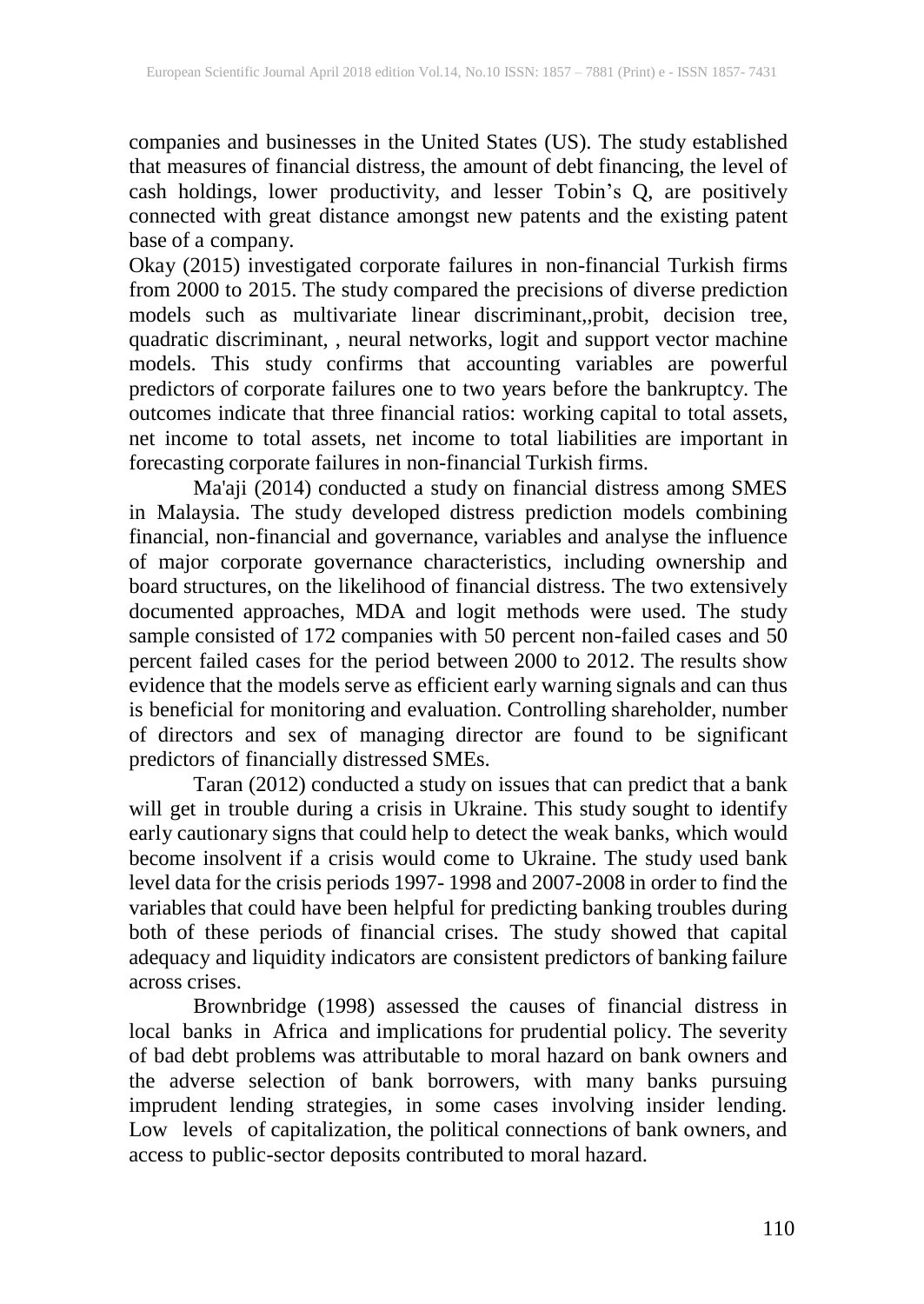Locally, Murithi (2010) carried out a review on corporate improvement response by financially distressed firms listed at the Nairobi securities exchange. The study sought to discover the turnaround tactics that are taken by firms confronted by financial distress. The investigation involved all the firms that were listed for the entire period 2002-2008. Performance of the firms was established by conducting the Z score analysis on each of the firms. The Z score analysis recognized 8 companies having been financially distressed at one year or another during the study period. The investigation established that employee redundancy was the most favoured course of action being carried out followed by asset restructuring, debt restructuring and top management change. The study also established that, in the year of distress the reorganization strategies are more strengthened and are carried out less intensively in the succeeding years after distress.

Ndirangu (2011) conducted a survey on the causes of financial distress in co-operative societies in Nairobi. This study adopted a survey research design. The study had a target of 528 top management of the cooperative societies in Nairobi. Using Primary data collected using questionnaires, and descriptive statistics the study concluded that the causes of financial distress could be traced from the internal factors that heavily rely on management of co-operatives and external factors that mainly surround the politics, governance and legislation.

Muthamia (2013) studied the effect of financial distress on stock returns of firms quoted at the Nairobi securities exchange. The overall objective of the study was to estimate financial distress in the firms quoted in the Nairobi Securities exchange. Applying descriptive correlation design, the study involved a total of 26 firms selected from the population of 61 quoted firms. The study used secondary data from audited financial reports for nine years to estimate financial distress using the Altman's Z" -score model. The study found that financial distress was prevalent among the sampled firms but the estimates obtained from the sample were not significant enough to be generalized on the population. Computed stock return values were correlated with the financial distress scores. The resulting correlation coefficient indicated a weak positive correlation between financial distress and stock returns.

Meeme (2015) sought to determine the association between observance to BASEL III accord and financial distress position of commercial banks in Kenya. The study assumed a descriptive research design and the population for this study comprised of all the 43 commercial banks in Kenya. Secondary data obtained from the listed companies financial statements from 2013-2014 was used. In this study a multiple regression model was used to examine the nature of association between Basel III accord and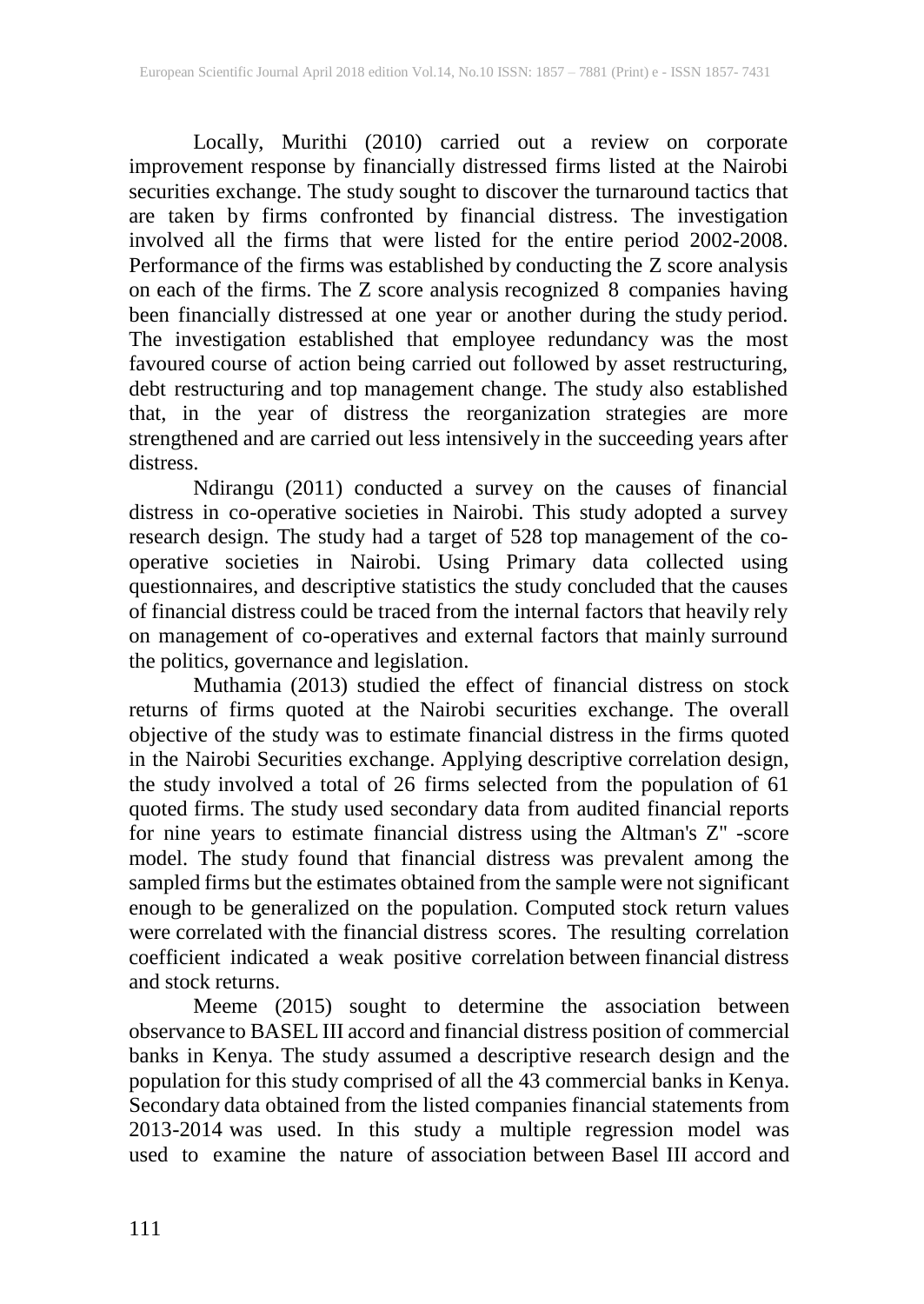financial distress position of commercial banks in Kenya. The study findings established that that capital requirements, leverage requirements and liquidity requirements have a positive relationship with financial distress status of commercial banks in Kenya hence the Basel III accord requirements positively influence the financial distress of commercial banks in Kenya.

Njuguna (2016) studied the association between risk management practices and financial distress among commercial banks in Kenya. The study was an expressive review and used auxiliary information on budgetary execution from the 43 Kenyan Commercial banks in the year 2015. The information was investigated by utilizing enlightening measurements and also inferential insights. Connection and relapse examination was utilized as a part of request to discover the level of relationship and consequently help in satisfying the motivation behind the study. The study revealed that there is a compact association between budgetary trouble and hazard management practices. This implies that financial distress of commercial banks is highly influenced by risk management practices.

From the above review of constructs, the study makes the following proposition:

*Proposition 4- Financial distress is directly associated with firm value.*

# **Theoretical Model**

The reviewed conceptual, theoretical and empirical literature in this study have brought out several constructs that will play different roles in a phenomenon involving risky financial innovation, financial distress and firm value. In view of the basic question that the paper sought to answer, scholarship needs to model the phenomenon that emerges from the interaction of these constructs. The concern that arises therefore is that of constructing a theoretical model to demonstrate the phenomenon linking risky financial innovation, financial distress and firm value. Based on the set of arguments preceding this section, the study proposes the following theoretical framework.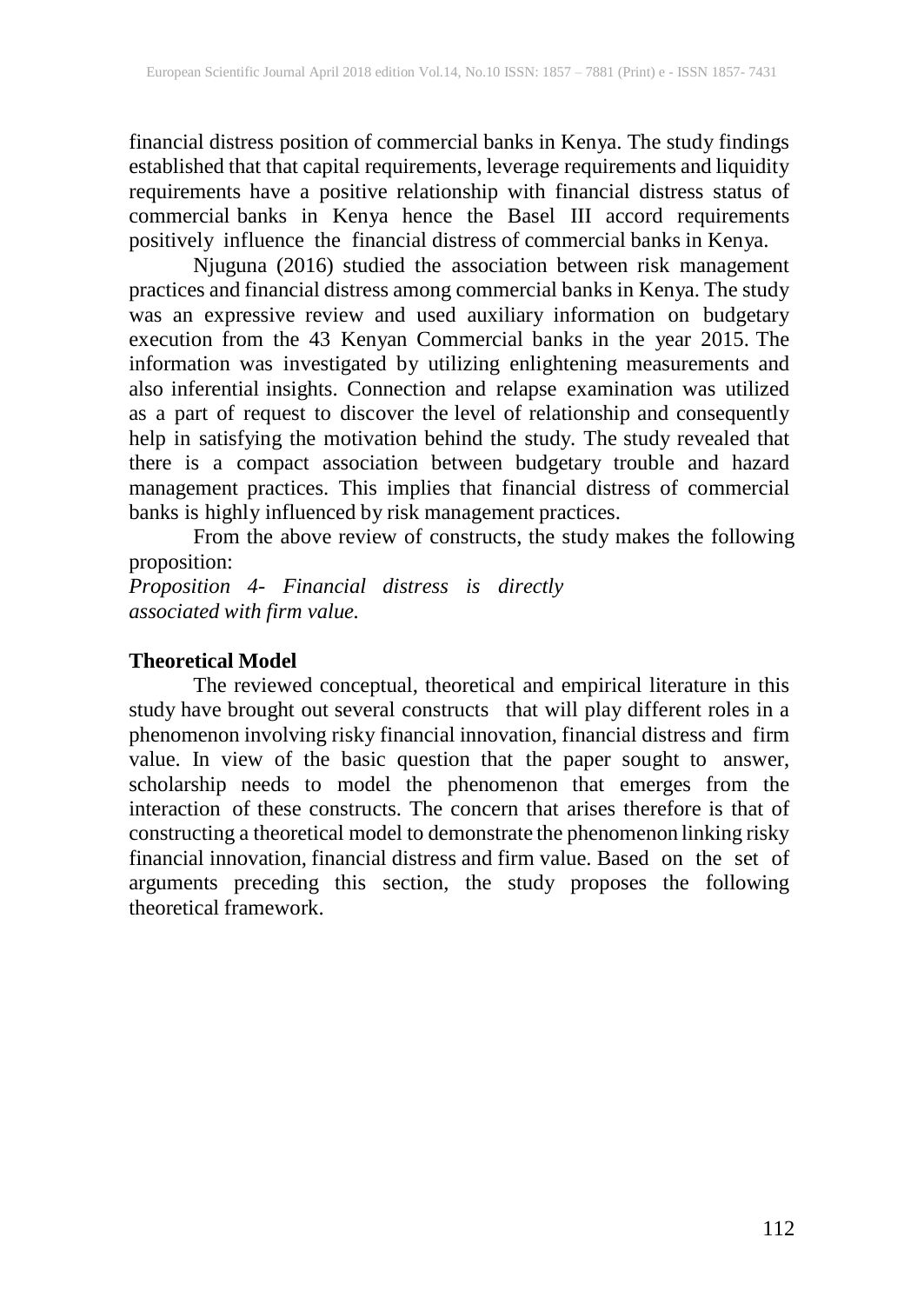

variable

Independent

intervening variable

dependent variable

#### **Conclusion**

The resolve of this paper was the evaluation of both existing theoretical and empirical literature on the linkage between risky financial innovations, financial distress and firm value. Extant literature reviewed indicates that financial institutions sell their innovations with a risk premium due to the complexity and ambiguity involved in innovations.. This way, shareholders can be subjugated by innovative financial merchandises. Additionally, the paper has concluded that financial innovation has positive impact on financial deepening. This is achieved through mobile money innovations and mobile banking in form of money transactions as well as in M-banking. The paper also showed that financial innovation enhance growth of the firm as most Micro Finance Institutions have invented new services like m-banking, financial trainings, business accounts, SME loans, emergency loans, and partnerships. Other Micro Finance Institutions have networked their workplaces, unlocked new branches and modernized products in an attempt to nurture their firms. Moreover, the paper finds financial innovation; financial performance and value of financial institutions have a positive relationship.

However, the study noted that a larger degree of innovation beyond the optimum level exposes the firm to financial distress and negatively affects firm stability and value. It was noted that as firms engage in more and more innovative activities as indicated by the number of patented products and processes, the level of cash holdings, profitability, and the value of the firm as measured by Tobin's Q reduces. Further, the study establishes that firms faced with financial distress, result to restructuring strategies that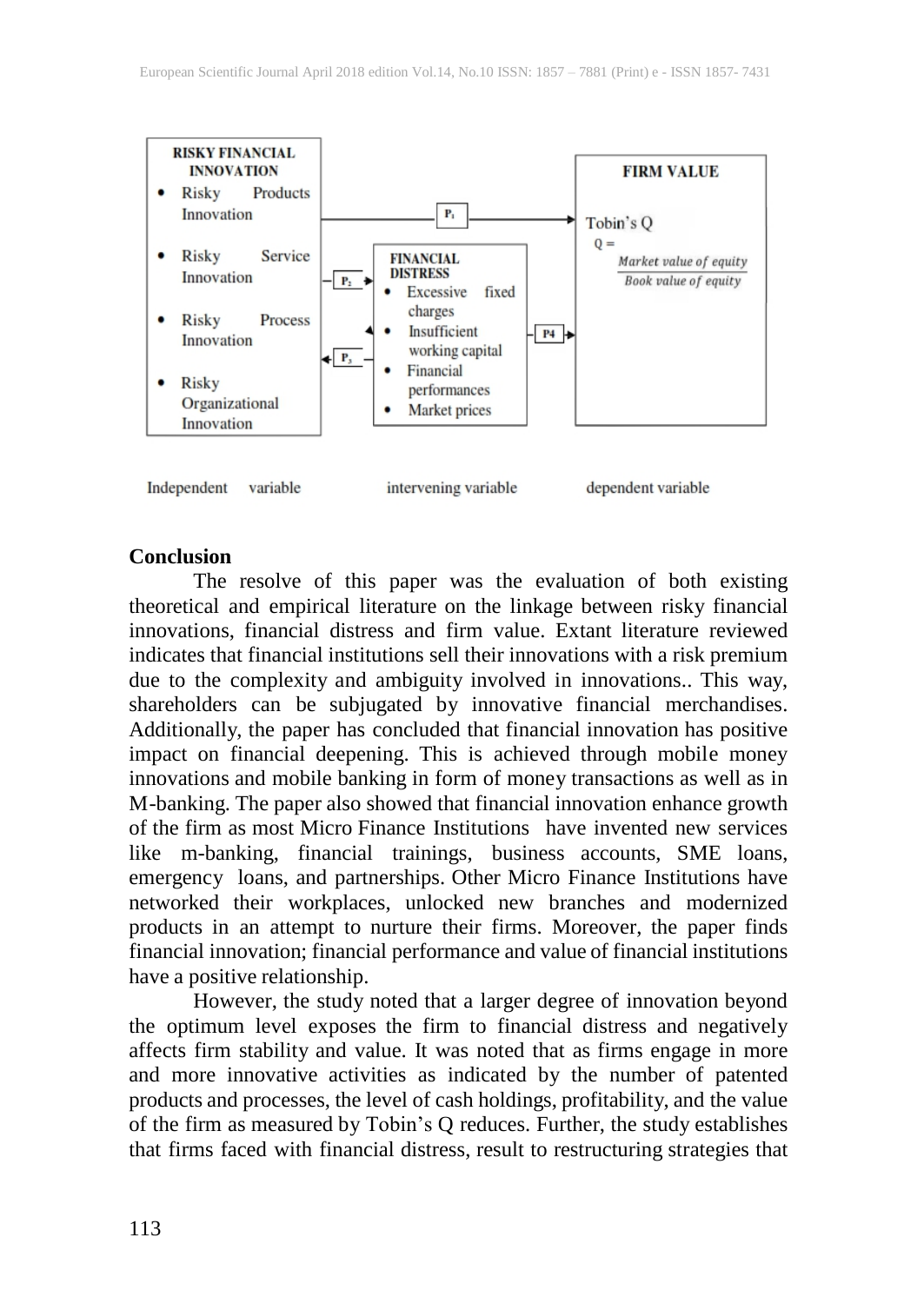are more intensified exposing the firm to innovative activities that are more risky thus engaging in risky financial innovations.

Finally, the study established that the sources of financial distress might be drawn from the internal factors that heavily depend on management of financial institutions and exterior factors that mainly border on politics, governance and legislation. The results show evidence that models such as capital adequacy and liquidity indicators consistent predictors of banking failure and therefore serve as efficient early warning signals, and can thus be beneficial for monitoring and evaluation. Additionally, little capitalization, political connections stockholders, and right to use to public-sector deposits contributed to moral hazard and subsequent financial distress.

### **References:**

- 1. Aburime, U. T. (2009). Impact of political affiliation on bank profitability in nigeria. *african journal of accounting, economics, finance & banking research*, *4*(4).
- 2. Aburime, T. (2009). Impact of political affiliation on bank profitability in Nigeria.
- 3. Ashby, S. (2010). The 2007-2009 financial crisis: learning the risk management lessons.
- 4. In *Financial Services Research Forum, Nottingham*.
- 5. Al‐Hadi, A., Chatterjee, B., Yaftian, A., Taylor, G., & Monzur Hasan, M. (2017). Corporate social responsibility performance, financial distress and firm life cycle: evidence from Australia. *Accounting & Finance*.
- 6. Allen, F. (2012). Trends in financial innovation and their welfare impact: an overview. *European Financial Management*, *18*(4), 493- 514.
- 7. Altman, E. I. (2000). Predicting financial distress of companies: revisiting the Z-score and ZETA models. *Stern School of Business, New York University*, 9-12.
- 8. Ammann, M., Oesch, D., & Schmid, M. M. (2011). Corporate governance and firm value: International evidence. *Journal of Empirical Finance*, *18*(1), 36-55.
- 9. Babalola, S. S. (2009). Women entrepreneurial innovative behaviour: The role of psychological capital. *International Journal of Business and Management*, *4*(11).
- 10. Betz, F., Oprică, S., Peltonen, T. A., & Sarlin, P. (2014). Predicting distress in European banks. *Journal of Banking & Finance*, *45*, 225- 241.
- 11. Boadi, E. K., Antwi, S., & Lartey, V. C. (2013). Determinants of profitability of insurance firms in Ghana. *International Journal of*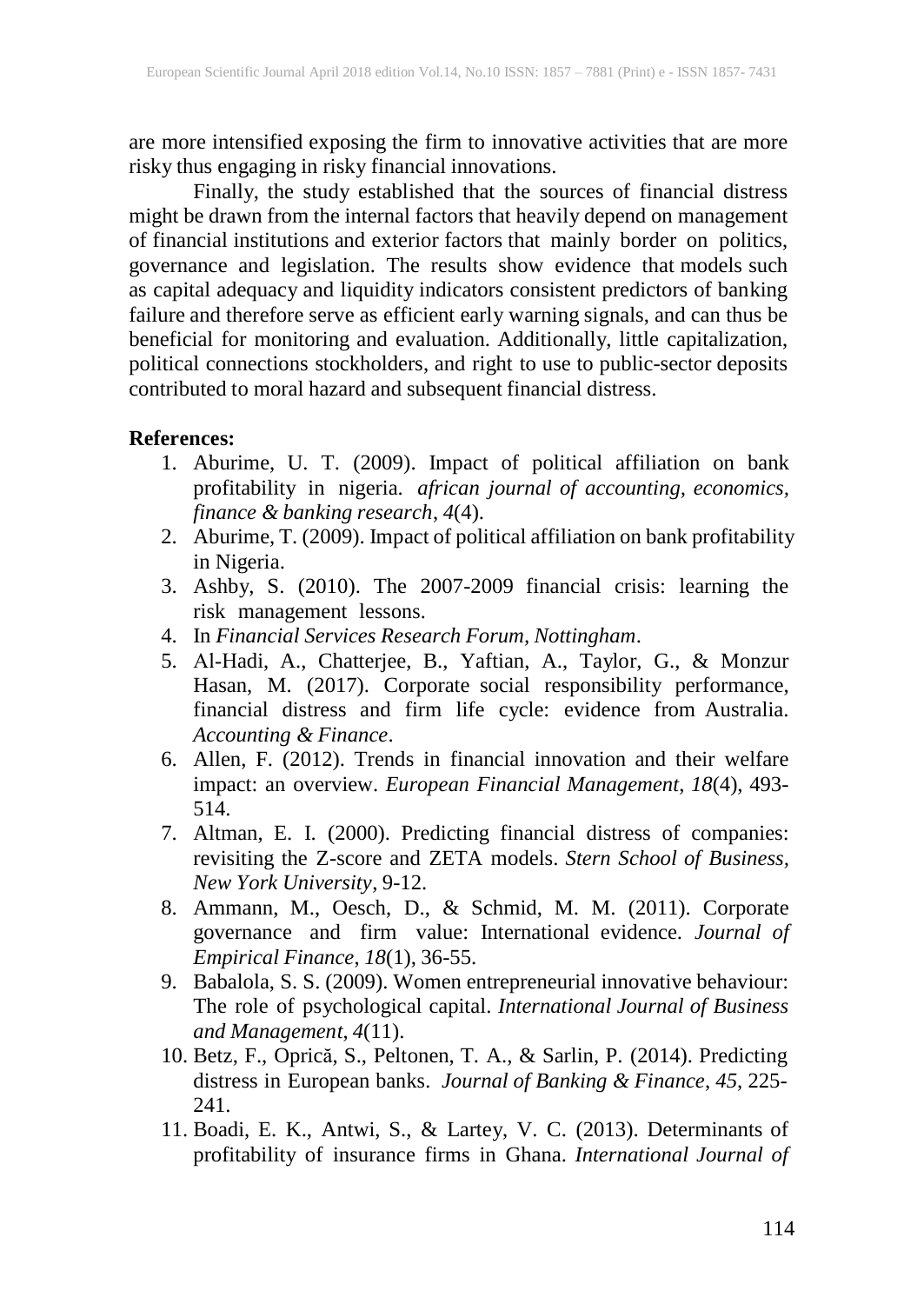*Business and Social Research*, *3*(3), 43-50.

- 12. Bosse, D. A., & Phillips, R. A. (2016). Agency theory and bounded self-interest. *Academy of Management Review*, *41*(2), 276-297.
- 13. Boz, E., & Mendoza, E. G. (2010). *Financial innovation, the discovery of risk, and the US credit crisis* (No. w16020). National Bureau of Economic Research.
- 14. Hilscher, J. D., Campbell, J. Y., & Szilagyi, J. (2011). *Predicting Financial Distress and the Performance of Distressed Stocks* (No. 9887619).
- 15. Chakravarty, S., Fonseca, M. A., & Kaplan, T. R. (2015). *Bank Runs and Regulatory Communication:* An Experimental Analysis.
- 16. Chao, R., Lipson, M., & Loutskina, E. (2012). *Financial distress and risky innovation*. Working paper, University of Virginia, Darden School of Business.
- 17. Ferreira, M. A., Keswani, A., Miguel, A. F., & Ramos, S. B. (2013). The determinants of mutual fund performance: A cross-country study. *Review of Finance*, *17*(2), 483-525.
- 18. Frame, W. S., & White, L. J. (2014). *Technological Change, Financial Innovation, and diffusion in Banking.*
- 19. Frisch, R. (1950). Alfred Marshall's theory of value. *The Quarterly Journal of Economics*, *64*(4), 495-524.
- 20. Geng, R., Bose, I., & Chen, X. (2015). Prediction of financial distress: An empirical study of listed Chinese companies using data mining. *European Journal of Operational Research*, *241*(1), 236- 247.
- 21. George, T. J., & Hwang, C. Y. (2010). A resolution of the distress risk and leverage puzzles in the cross section of stock returns. *Journal of Financial Economics*, *96*(1), 56-79.
- 22. Gertler, M., & Kiyotaki, N. (2010). Financial intermediation and credit policy in business cycle analysis. *Handbook of Monetary Economics*, *3*(3), 547-599.
- 23. Gitau, R. M. (2011). The relationship between financial innovation and financial performance of commercial banks in Kenya. *Unpublished MBA project, University of Nairobi*.
- 24. Henderson, C., Lang, W. W., & Jackson, W. E. (2015). Insider bank runs: community bank fragility and the financial crisis of 2007.
- 25. Hillier, D., Grinblatt, M., & Titman, S. (2011). Financial markets and corporate strategy. McGraw Hill.
- 26. Hotchkiss, E. S., Strömberg, P., & Smith, D. C. (2014). *Private Equity and the Resolution of Financial Distress.*
- 27. Jensen, M. C., & Meckling, W. H. (1976). Theory of the firm: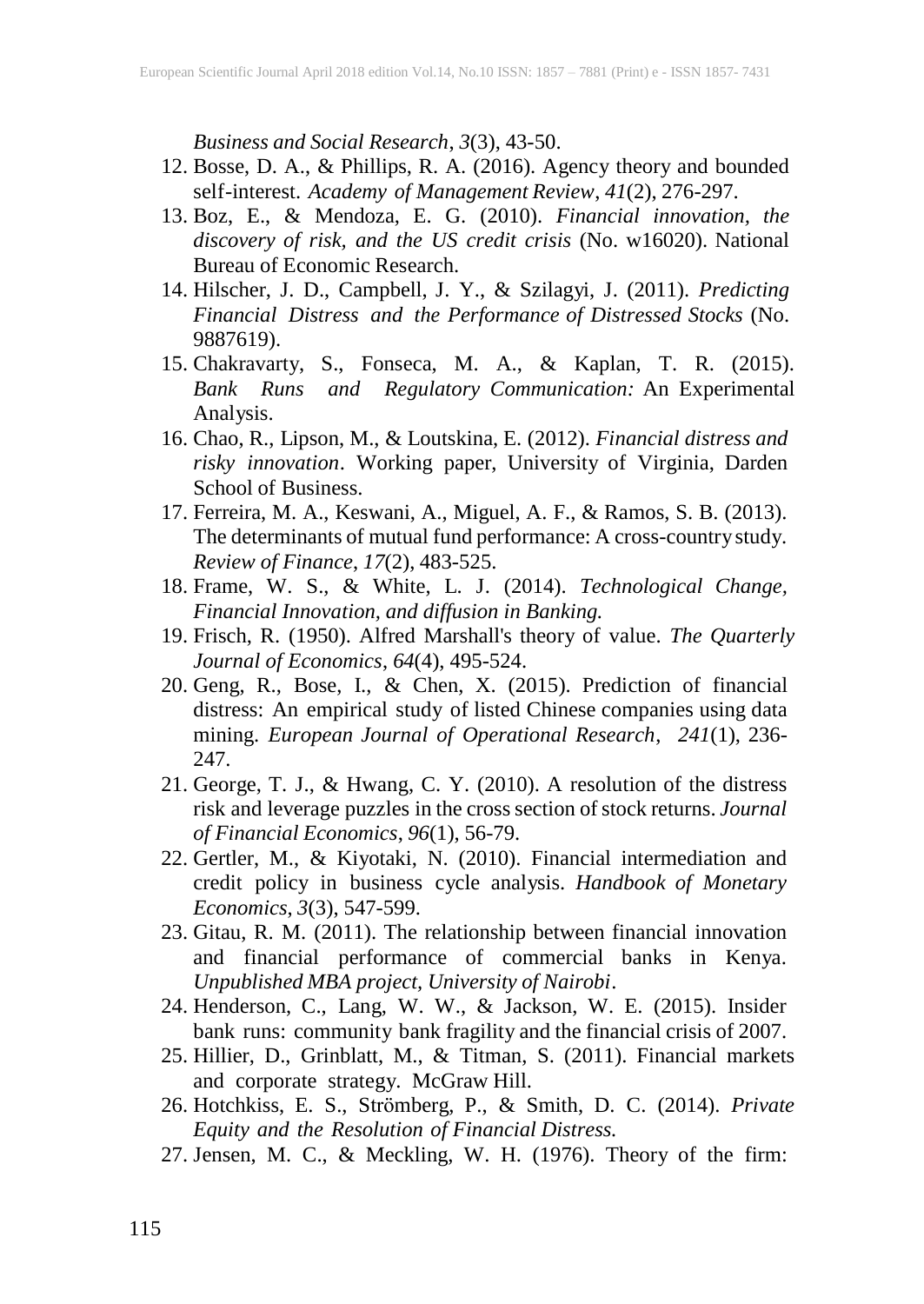Managerial behavior, agency costs and ownership structure. *Journal of financial economics*, *3*(4), 305-360.

- 28. Jo, H., & Harjoto, M. A. (2011). Corporate governance and firm value: The impact of corporate social responsibility. *Journal of business ethics*, *103*(3), 351-383.
- 29. Kamunde, J. N. (2011). *The determinants of firm value in the telecommunication sector in Kenya* (masters dissertation, University of Nairobi, Kenya).
- 30. Kenyoru, J. O. (2013). Effect of Financial Innovations on Financial Deepening In Kenya. *Unpublished MBA project, University of Nairobi*.
- 31. Kühnhausen, F. (2014). Financial innovation and fragility. *Journal of financial economics*, *49*(3), 283-306.
- 32. Laeven, L., Levine, R., & Michalopoulos, S. (2015). Financial innovation and endogenous growth. *Journal of Financial Intermediation*, *24*(1), 1-24.
- 33. Lerner, J., & Tufano, P. (2011). The consequences of financial innovation: a counterfactual research agenda. *Annu. Rev. Financ. Econ.*, *3*(1), 41-85.
- 34. Lisboa, A., Skarmeas, D., & Lages, C. (2011). Innovative capabilities: Their drivers and effects on current and future performance. *Journal of Business Research*, *64*(11), 1157-1161.
- 35. Mare, D. S. (2015). Contribution of macroeconomic factors to the prediction of small bank failures. *Journal of International Financial Markets, Institutions and Money*, *39*, 25-39.
- 36. Meeme, M. (2015). *The relationship between adherence to BASEL III accord and financial distress status of commercial banks in Kenya* (Doctoral dissertation, University of Nairobi).
- 37. Miller, D., & Sardais, C. (2011). Angel agents: Agency theory reconsidered. *The Academy of Management Perspectives*, *25*(2), 6-13.
- 38. Mugo, J. G. (2012). The Effect of Financial Innovation on The growth of Microfinance Institutions in Kenya. *Unpublished MBA Project, University of Nairobi*.
- 39. Murithi, M. J. (2010). *A survey on corporate turnround response by financially distressed companies quoted at the Nairobi stock exchange* (Doctoral dissertation, University of University).
- 40. Muteke, S. M. (2015). The relationship between financial innovation and financial performance among savings and credit co-operative societies in Mombasa county Kenya. *Unpublished MBA project, University of Nairobi*.
- 41. Muthamia, G. (2013). The Effect of Financial Distress on Stock Returns of Firms Quoted at the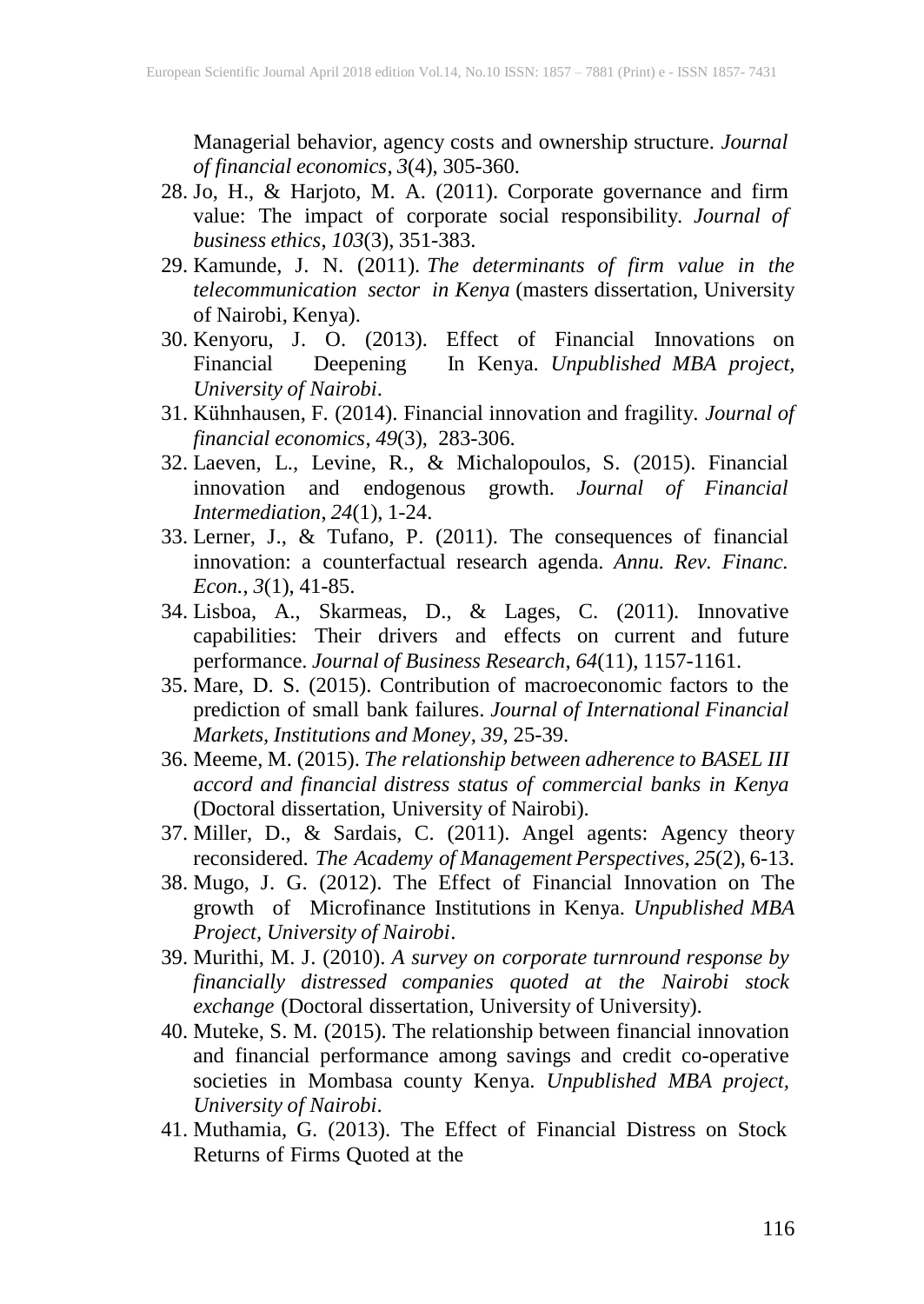- 42. Nairobi Securities Exchange. *Unpublished Master's Thesis, University of Nairobi*.
- 43. Ndirangu, S. N. (2011). A survey into causes of financial distress in co-operative societies in Nairobi. *Unpublished MBA Research Project, University of Nairobi*.
- 44. Ndungu, C. G., & Njeru, A. (2014). Assessment of Factors Influencing Adoption of Agency Banking in Kenya: The Case of Kajiado North Sub County. *International journal of business and commerce*, *3*(8), 91-111.
- 45. Njuguna, P. G. (2015). *The effect of financial services by Financial institutionson financial inclusion in Kilifi, county Kenya* (*Unpublished MBA Project,* University of Nairobi).
- 46. Norden, L., Buston, C. S., & Wagner, W. (2014). Financial innovation and bank behavior: Evidence from credit markets. *Journal of Economic Dynamics and Control*, *43*, 130-145.
- 47. Nyamboga, T. O., Omwario, B. N., Muriuki, A. M., & Gongera, G. (2014). Determinants of Corporate Financial Distress: Case of Non-Financial Firms Listed in the Nairobi Securities Exchange. *Research Journal of Finance and Accounting*, *5*(12), 193-207.
- 48. Ochieng, Y. S. (2016). *The Effect of Dividend Policy on the Value of Firms Listed at the Nairobi Securities Exchange.* (*Unpublished MBA Research Project*, University of Nairobi, ).
- 49. Okay, K. (2015). *Predicting business failures in non-financial turkish companies* (Doctoral dissertation, Bilkent University).
- 50. Outecheva, N. (2007). *Corporate financial distress: An empirical analysis of distress risk* (Doctoral dissertation, University of St. Gallen).
- 51. Pandey, A., & Saluja, D. (2014). Firm Value and Corporate Governance in the Indian Banking Sector: An Empirical Analysis. *LBS Journal of Management & Research*, *12*(1), 52-62.
- 52. Parkinson, J. M., & Waweru, N. M. (2010). Paying dividends by Kenyan companies. *Savings and Development*, 35-51.
- 53. Poghosyan, T. (2013). Financial intermediation costs in low income countries: The role of regulatory, institutional, and macroeconomic factors. *Economic Systems*, *37*(1), 92-110.
- 54. Ross, S. A. (1973). The economic theory of agency: The principal's problem. *The American Economic Review*, *63*(2), 134-139.
- 55. Sabbaghi, O. (2015). Volatility, distress risk, and the cross-section of portfolio returns. *Review of Accounting and Finance*, *14*(2), 149-171.
- 56. Sánchez, M. (2010). Financial innovation and the global crisis. *International Journal of Business and Management*, *5*(11), 26.
- 57. Sharma, V. (2011). Independent directors and the propensity to